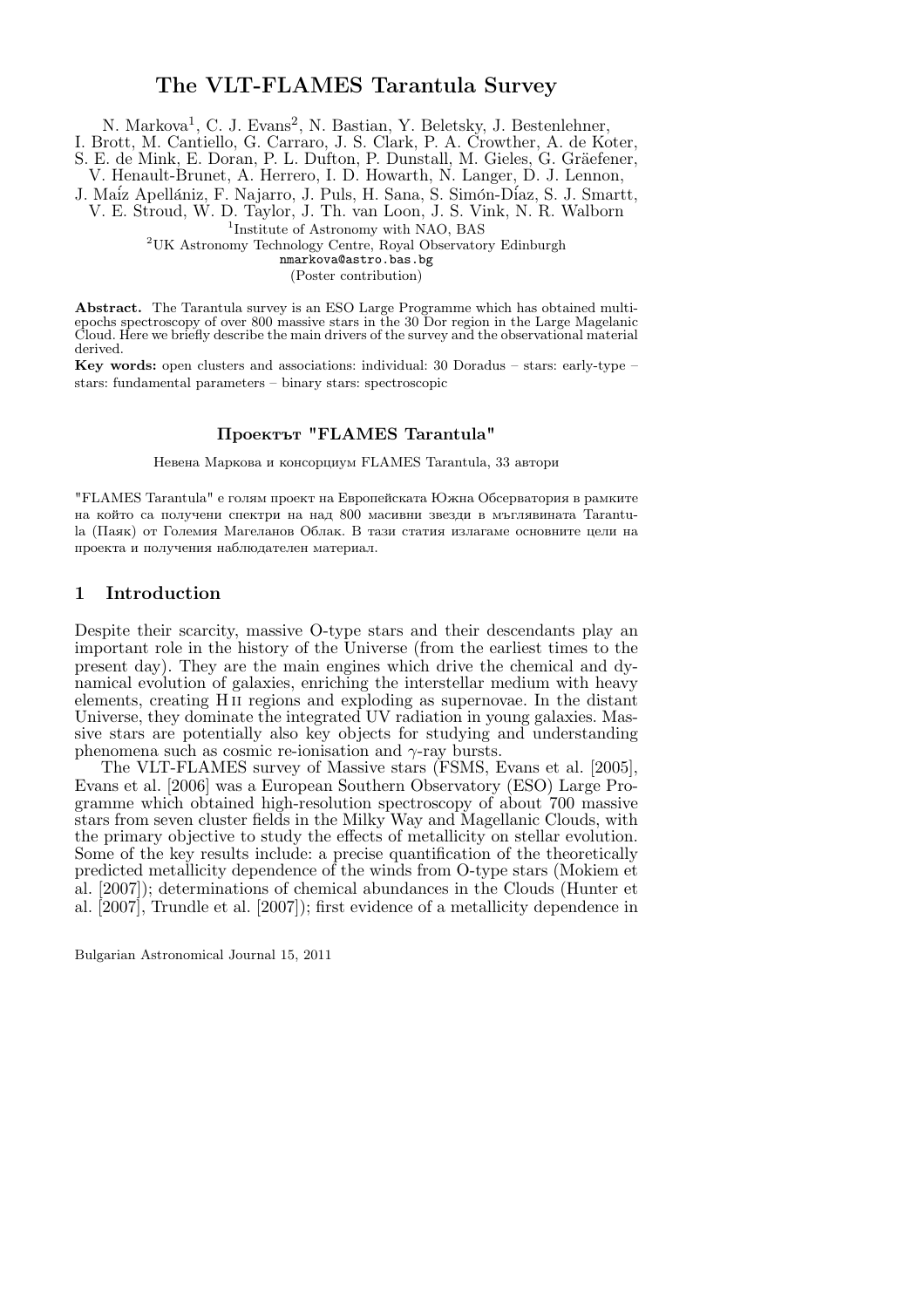the effective temperature of B-type stars at a given spectral type (Trundle et al. [2007]); new insights into the role of rotational mixing in the atmosphere of B-stars (Hunter et al. [2008b], [2009]); and a quantitative verification of the assumption that low metallicity massive stars should rotate faster (Hunter et al. [2008a]). (A summary of the results from the FSMS can be found in Evans et al.  $\left[2008\right]$ 

Building upon the experience gained through the FSMS, the FLAMES consortium initiated a new multi-epoch spectroscopic survey of the Tarantula Nebula in the Large Magellanic Cloud – the VLT-FLAMES Tarantula Survey (P.I. Evans). The Tarantula Nebula (also known as 30 Doradus) is an immense star-forming region at the eastern end of the stellar bar in the LMC, and the most active starburst region in the Local Group. A significant amount of the total energy emitted by the nebula comes from R136, a compact cluster located at its core, thought to host some of the most massive stars known (Crowther et al. [2010]). Due to its proximity, its relatively low reddening, and the favorable inclination of the LMC, the Tarantula Nebula is one of the best laboratories to study the formation and evolution of massive stars.

## 2 Project aims

A detailed description of the scientific objectives of the project will be provided in the survey overview paper (Evans et al. in preparation); here we briefly comment on three of the main drivers.

Predictions of evolutionary models: Evolutionary models incorporating stellar rotation (Meynet and Maeder [2000]2000, Heger and Langer [2000]) predict significant enhancement of the surface helium and nitrogen abundance in massive O-type stars due to the effects of rotational mixing. The models also predict that stars with initial masses larger than 15  $M_{\odot}$ , will either slow down (at  $Z=Z_{\odot}$ ) or remain at almost constant rotation rates (at Z lower than  $Z_{\odot}$ ) throughout their main-sequence (MS) lifetimes, suggesting that massive O-type stars in the Magellanic Clouds should rotate faster than their Galactic counterparts. While some of these predictions have been confirmed by observations, others are not (e.g., Penny and Gies [2009] and references therein). The FLAMES Tarantula Survey aims to investigate the effects of rotation at the high-mass end of the Hertzsprung-Russell (H-R) diagram and, in particular, to test the model predictions with regarding to rotational mixing of core-processed material to the stellar surface.

Massive binaries: If undetected, binarity (multiplicity) can significantly modify the results of spectroscopic and photometric analysis. The fraction of massive binaries in 30 Dor is expected to be large (Bosch et al. [2009]), so to identify and characterize the binaries among the FLAMES sample is a crucial task.

The multi-epoch observation strategy adopted for the survey allows us to obtain clear signatures of short-period binarity in the majority of the targets, while also providing information for some of the long-period binaries as well,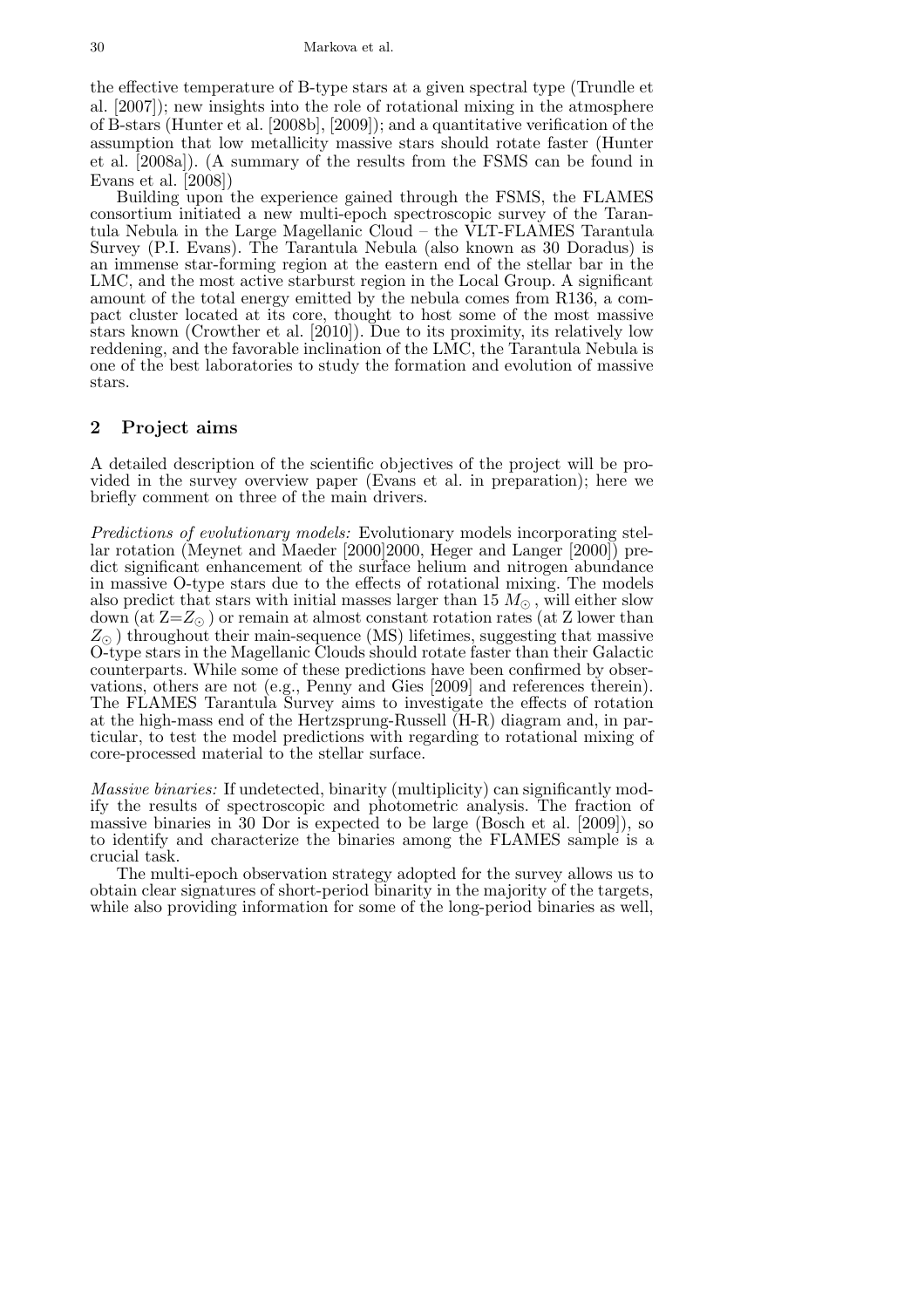This will put robust constraints on the total binary fraction in 30 Dor. Armed with these new data and the results from the model atmosphere analysis we will then be able to test the model predictions of both single-star and binary evolution.

Dynamical mass of  $R136$ : The effect of binaries on the dynamical mass estimates of young stellar clusters was highlighted recently by Gieles et al. [2010]. The multi-epoch FLAMES observations will be used to obtain precise radial velocities for our targets in and around R136. We will then determine the velocity dispersion for single massive stars (i.e. excluding the detected binaries) to derive a dynamical mass for the cluster. This will provide an important external estimate to the debate regarding the photometric mass of R136, which hinges on the low-mass form of the initial mass function (Sirianni et al. [2000], Andersen et al. [2009]).

#### 3 Observational material

The Fibre Large Array Multi-Element Spectrograph, FLAMES (Pasquini et al. [2002]), is on UT2/Kueyen of the Very Large Telescope (VLT) at Cerro Paranal. FLAMES can be used to feed two optical spectrographs: the medium-high resolution spectrograph Giraffe, and the high-resolution spectrograph UVES. The Giraffe spectrograph works in combination with three different types of fibre systems - Medusa (single fibres), deployable integral field units (IFUs), and ARGUS (a monolithic central IFU); UVES is fed by only one fibre system attached to its red arm.

The observational strategy of the new survey builds upon the experience gained from the FSMS and includes multi-epoch observations with the Giraffe spectrograph in its Medusa and ARGUS IFU modes, plus using the feed to UVES. The sample comprises  $\sim$ 1 000 stars brighter than V = 17 mag. (to ensure adequate signal-to-noise, S/N) with no limitation in color (to avoid selection biases and achieve a good representation of the upper part of the H-R diagram). The targets were primarily selected from unpublished imaging of 30 Dor, distributed such they cover its full spatial extent and outwards into the surrounding field stars and other nearby OB associations. The total field spans a diameter of about 20 arcminutes from the center of R136. Observational details are summarized in Table 1. Individual comments on each observational component are outlined below.

MEDUSA observations: The primary dataset for our survey was obtained with the Giraffe spectrograph in the Medusa mode. To build-up the sample, a total of nine Medusa configurations were used<sup>1</sup> Each target was observed at three of the standard Giraffe settings (LR02, LR03 and HR15N), providing a total wavelength coverage from about  $4000$  to about  $5000 \text{ Å}$ , plus the region around  $H_{\alpha}$  needed to constrain stellar wind properties.

<sup>1</sup> Each Medusa configuration allows up to 132 targets (including sky fibres), distributed over a 25′ field-of-view to be observed simultaneously.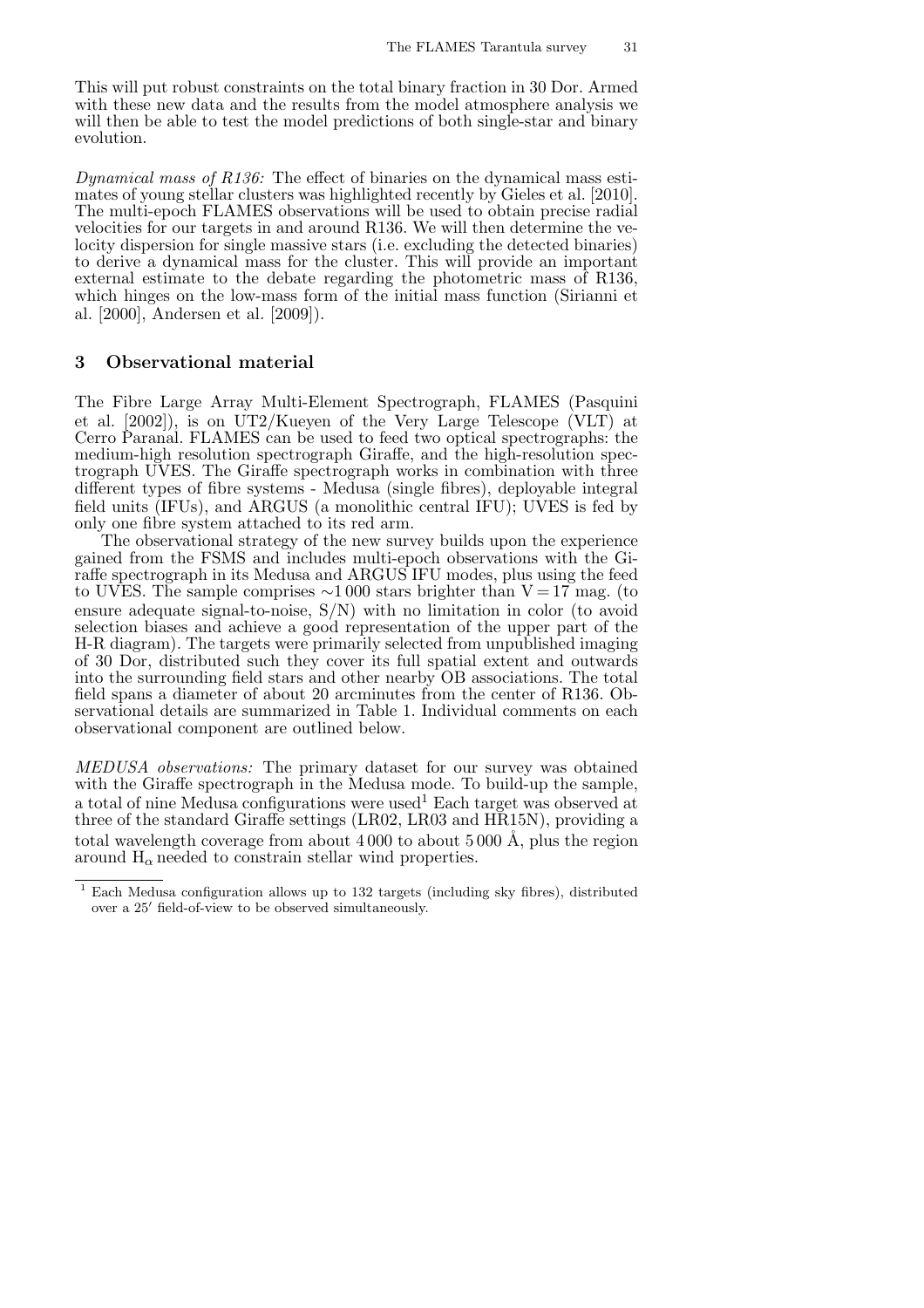**Table 1.** Summary of the spectral coverage and resolving power  $(R)$  of the FLAMES Tarantula Survey observations.

| Mode         | Setting | $\lambda$ -coverage [Å] | R          |
|--------------|---------|-------------------------|------------|
| Medusa.      | LB02.   | 3960 to 4564            | 7 000      |
| Medusa       | LR03    | 4499 to 5071            | 8500       |
| Medusa       | HR15N   | 6442 to 6817            | 16000      |
| <b>ARGUS</b> | LR02    | 3980 to 4570            | $10\,500)$ |
| UVES         | Red arm | 4175 to 6200            | 47000      |

For detection of massive binaries, each of the Medusa targets was reobserved at three additional epochs using the LR02 setting. The execution of these was constrained such there was a minimum of 28 days between the follow-up epochs. To put constraints on long-period systems, a final epoch was obtained one year later then the main observations. The S/N ratio of the combined Medusa data is greater than 50 for all of the O- and B-type stars.

ARGUS IFU observations: We also employed the Giraffe spectrograph in its ARGUS IFU mode to sample the denser central region in and around R136. Five ARGUS pointings were observed with the LR02 setting, see Table 1. To identify and characterize massive binaries, each ARGUS pointing was observed at five different epochs. Following the Medusa strategy, the first two observations were executed with no time restriction; the second and the third, and third and fourth epochs were separated by a minimum of 28 days; the final observations were obtained about one year later.

UVES observations: In parallel to the ARGUS observations a small sample of 25 stars were observed using the six fibres feeding the red arm of UVES. Twenty of these were in common with the Giraffe-Medusa sample; five are unique.

Complementary observations: To expand our view of the 30 Dor, the Tarantula Survey is supplemented with data from two external sources.

- VLT-SINFONI near-IR spectroscopy: K-band spectroscopy was obtained of the central arcminute around R136 using the SINFONI IFU (P.I. Gräfener). These data will be used to investigate the wind properties and to constrain the clumping factor.
- Faulkes Telescope South observations: As part of the Faulkes off-line queue and also the schools educational programme, there is an on-going monitoring campaign using the Faulkes Telescope South to obtain Bessel  $\overline{B}$  and  $\overline{V}$ , SDSS  $\overline{i'}$ , and Pan-STARRS Y observations of many of our FLAMES targets. This will enable more detailed analysis of the binary systems identified via the multi-epoch spectroscopy.

#### 4 Current status

All the observations have been obtained, with a total of about 22 000 spectra collected. The data have been reduced and released to the consortium,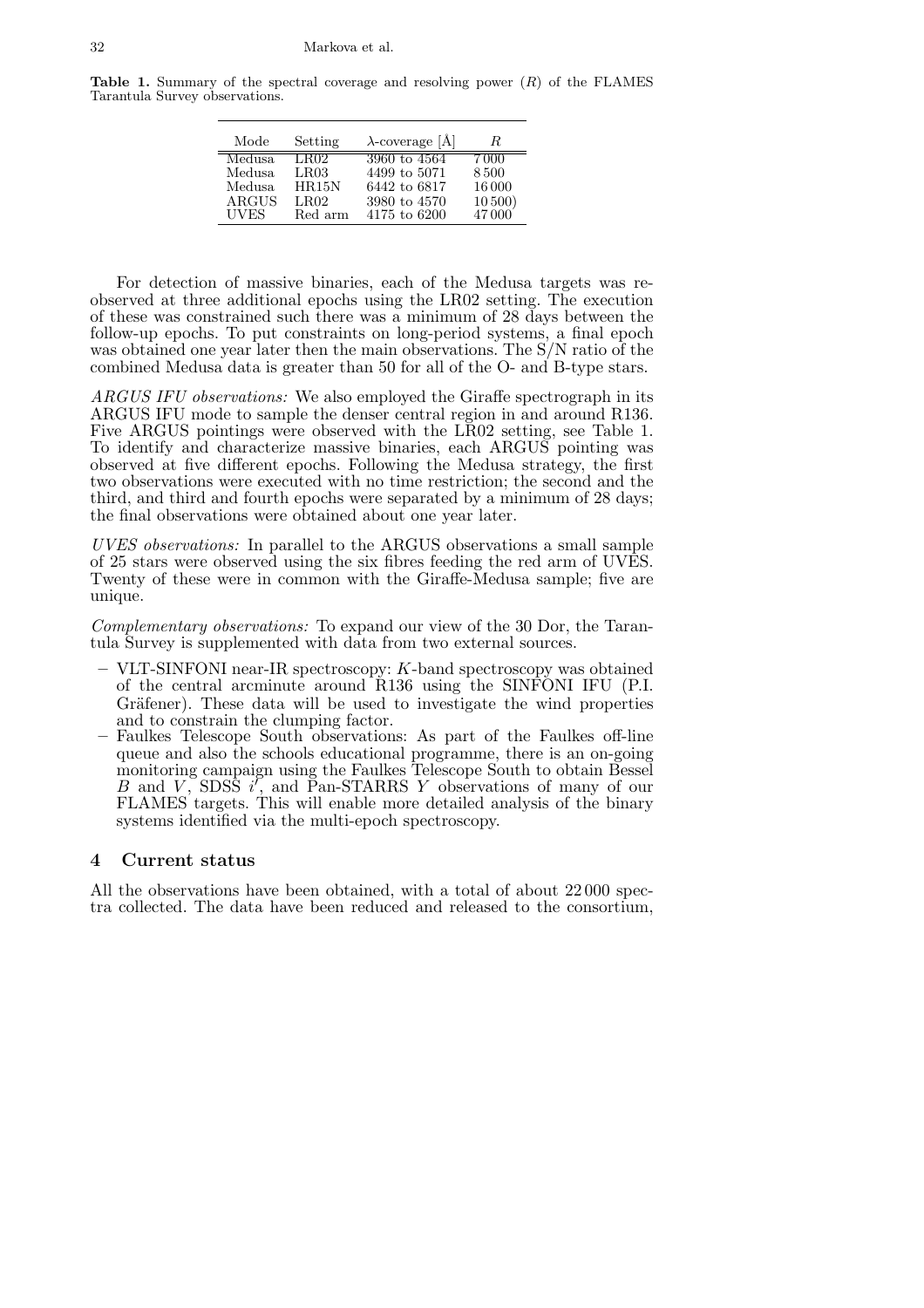with work now proceeding on multiple strands of research. Based on the reduced spectra from the LR02 settings, and results from a preliminary radial velocity analysis, rough classification of the Medusa targets was performed. The sample comprises approximately 300 O-type stars, 500 B-type stars, 20 WR/slash stars, 90 stars with cooler spectral types (but with radial velocities consistent with their membership of the LMC) and about 100 foreground stars. As a first step towards a more detailed classification, a spectral atlas of Galactic standards has been created using high-resolution spectra of Oand early B-type stars, drawn from both hemispheres and degraded to the resolving power of the FLAMES spectra.

## 5 Acknowledgements

NM acknowledge the financial supported of the Bulgarian NSF (grant DO 02- 85). Based on observations from ESO programme 182.D-0222 (P.I.: Evans).

#### References

Andersen, M. et al. 2009, ApJ, 707, 1347 Bosch, G., Terlevich, E., Terlevich, R. 2009, AJ 137, 3437. Crowther et al. 2010, MNRAS, 408, 731 Evans et al. 2005, A&A, 437, 467 Evans et al. 2006, A&A, 456, 623 Evans et al. 2008, Msng 131, 25. Gieles, M., Sana, H. & Portegies Zwart, S. F. 2010, MNRAS, 402, 1750 Heger, A., Langer, N. 2000, ApJ 544, 1016 Hunter, I. et al. 2008, A&A, 466, 277. Hunter, I. et al. 2008, A&A, 479, 541. Hunter, I. et al. 2008, A&A, 676, L29. Hunter, I. et al. 2008, A&A, 469, 841. Meynet, G., Maeder, A. 2000, A&A 361, 101. Mokiem, M.R. et al. 2007, A&A, 473, 669. Pasquini, L. et al. 2002, Msngr,110, 1. Penny, L. R. & Gies, D. R., 2009, ApJ, 700, 844 Sirianni, M. et al. 2000, ApJ, 533, 203 Trundle et al. 2008, A&A, 471, 625.